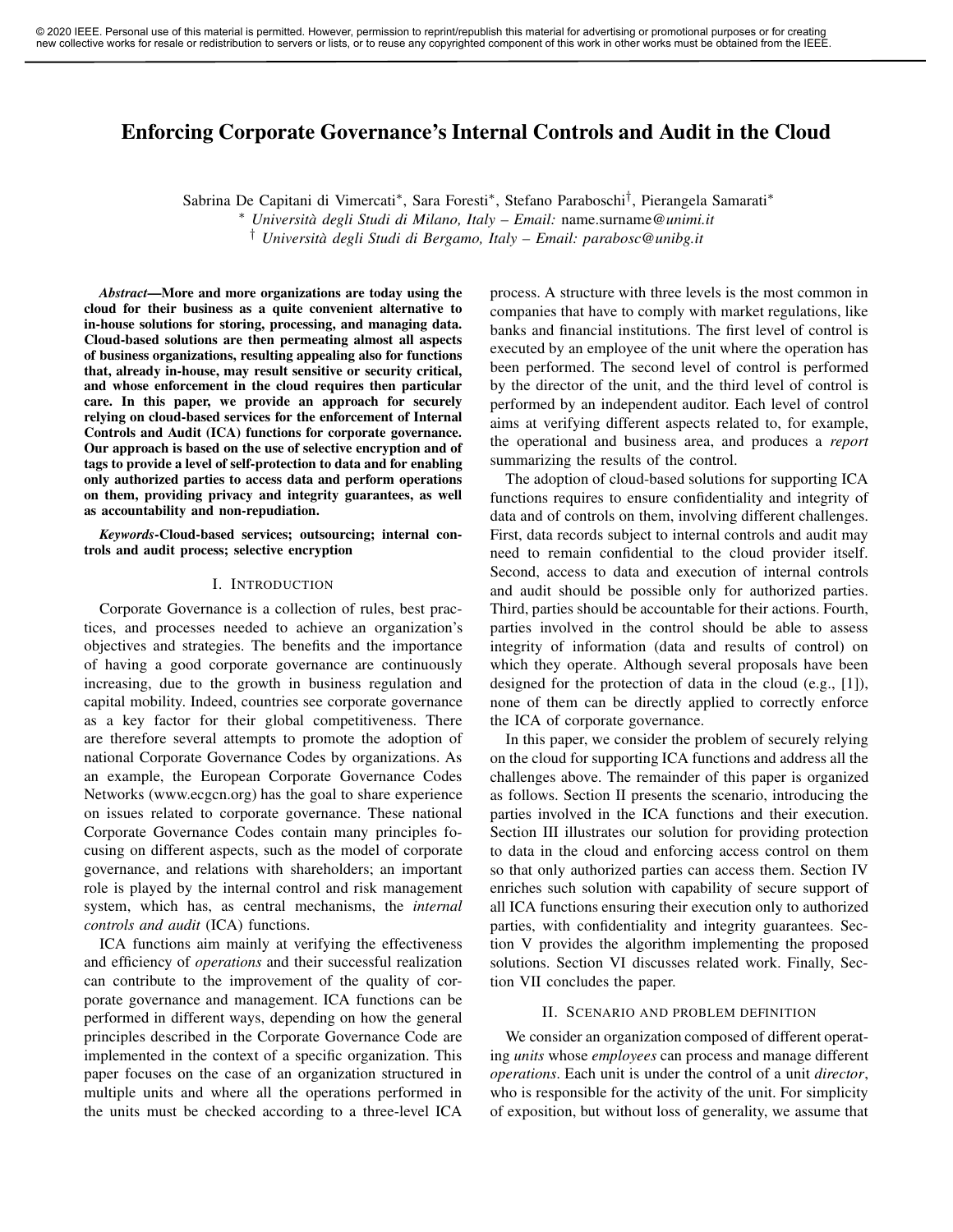

Figure 1. ICA process at an external cloud provider

each director is responsible for one unit only. Formally, we denote the set of units of the organization as  $U$ , and, for each unit  $u_i \in U$ , we denote its employees as  $E_i$  and its director as  $d_i$ . Each unit  $u_i$  stores the information of operations in a log, modeled as a set  $O_i$  of operation records. Each record stores the information of the corresponding operation, which includes a unique operation identifier id and the identifier of the unit u where the operation has been processed. We use the traditional dot notation to refer to a specific attribute of an operation record (e.g., o.id denotes the identifier of operation  $\varphi$ ). For simplicity, in the following, we will use the term *operation* to refer interchangeably to the operation and its record. Notation  $D$ ,  $\mathcal{E}$ , and  $\mathcal{O}$  is used to refer to the set of directors, employees, and operations of all units, respectively (i.e.,  $D = \{d_1, \ldots, d_n\}, \, \mathcal{E} = E_1 \cup \ldots \cup E_n,$ and  $\mathcal{O} = O_1 \cup \ldots \cup O_n$ . Note that the directors of units are disjoint from the set of employees, that is,  $D \cap \mathcal{E} = \emptyset$ . Given an employee  $e \in \mathcal{E}$ , *unit*(*e*) denotes the unit for which the employee works. Analogously, given a director  $d \in D$ , *unit*( $d$ ) denotes the unit directed by  $d$ .

All operations must undergo an *internal controls and audit* (ICA) process to ensure that they are legitimate. This process involves different subjects, that is, the employees of the organizations, the directors, and a set  $A = \{a_1, \ldots, a_w\}$ of independent auditors appointed by the organization. Each subject is responsible of different checks on the operations. Given an operation, a first level of control is executed by an employee of the unit where the operation has been processed. The result of this check is a report that is stored in association with the operation itself (as attribute  $o$ .re). The second level of control is performed by the director of the unit. The director must check both the operation and the report generated during the first level of control. Also in this case, at the end of the check, a second report is created (as attribute o.rd). Finally, the third level of control is performed by an *independent auditor* who checks the operation and the reports created in the previous steps. The independent auditor produces a final report for the operation (as attribute o.ra) and marks the internal controls and audit process as concluded (attribute o.fl set to TRUE).

*Example 2.1:* We consider, as a running example, an organization with two units  $U= {X, Y}$ , where unit X has three employees  $E_x = \{x_1, x_2, x_3\}$  and is directed by  $d_x$ , and unit Y has two employees  $E_y = \{y_1, y_2\}$  and is directed by  $d_y$ . The set of operations processed by units X and Y are  $O_x$  and  $O_y$ , respectively.

The management of operations and of the corresponding internal controls and audit operate in compliance with a regulation established by the organization, according to which: *i*) information related to an operation is accessible to all employees and the director of the unit where the operation has been processed; and *ii)* information related to all operations of all the units is accessible to all independent auditors. These two requirements naturally translate into an access control policy regulating which subject (employee, director, auditor) should be authorized to access the operations. Given the set  $S=\mathcal{E} \cup D \cup A$  of subjects in the system, the access control policy of the organization can be formally defined as follows.

*Definition 2.1 (Access control policy):* Let  $S = \mathcal{E} \cup D \cup A$ be the set of subjects,  $U$  be the set of units, and  $O$  be the set of operations. An *access control policy* P regulating access to operations in  $\mathcal O$  is a set of permissions of the form  $\langle s,o \rangle$ , with  $s \in S$ ,  $o \in \mathcal{O}$ , such that only the following permissions are included:

1)  $\forall s \in \mathcal{E} \cup D$ ,  $\forall o \in \mathcal{O} : \langle s,o \rangle \in \mathcal{P}$  iff o.u=*unit*(s); 2)  $\forall a \in A, \forall o \in \mathcal{O} : \langle a, o \rangle \in \mathcal{P}.$ 

Each pair  $\langle s, o \rangle$  in P states that s can access o.

Due to the huge number of operations that are processed on a daily basis, the operation records as well as the corresponding reports generated during the internal controls and audit process are stored and managed in the cloud (see Figure 1). Our goal is therefore the design of a solution that supports the external storage of the operation records while guaranteeing the confidentiality and integrity of their content as well as the integrity and non repudiation of ICA reports. Indeed, the cloud provider, which is not under the direct control of the organization, is assumed to be *honest-butcurious* meaning that it is trustworthy to properly manage the ICA process but it may not be trusted to read the operations content and reports. Figure 2 summarizes the notation used in the paper. In the following, we first describe how to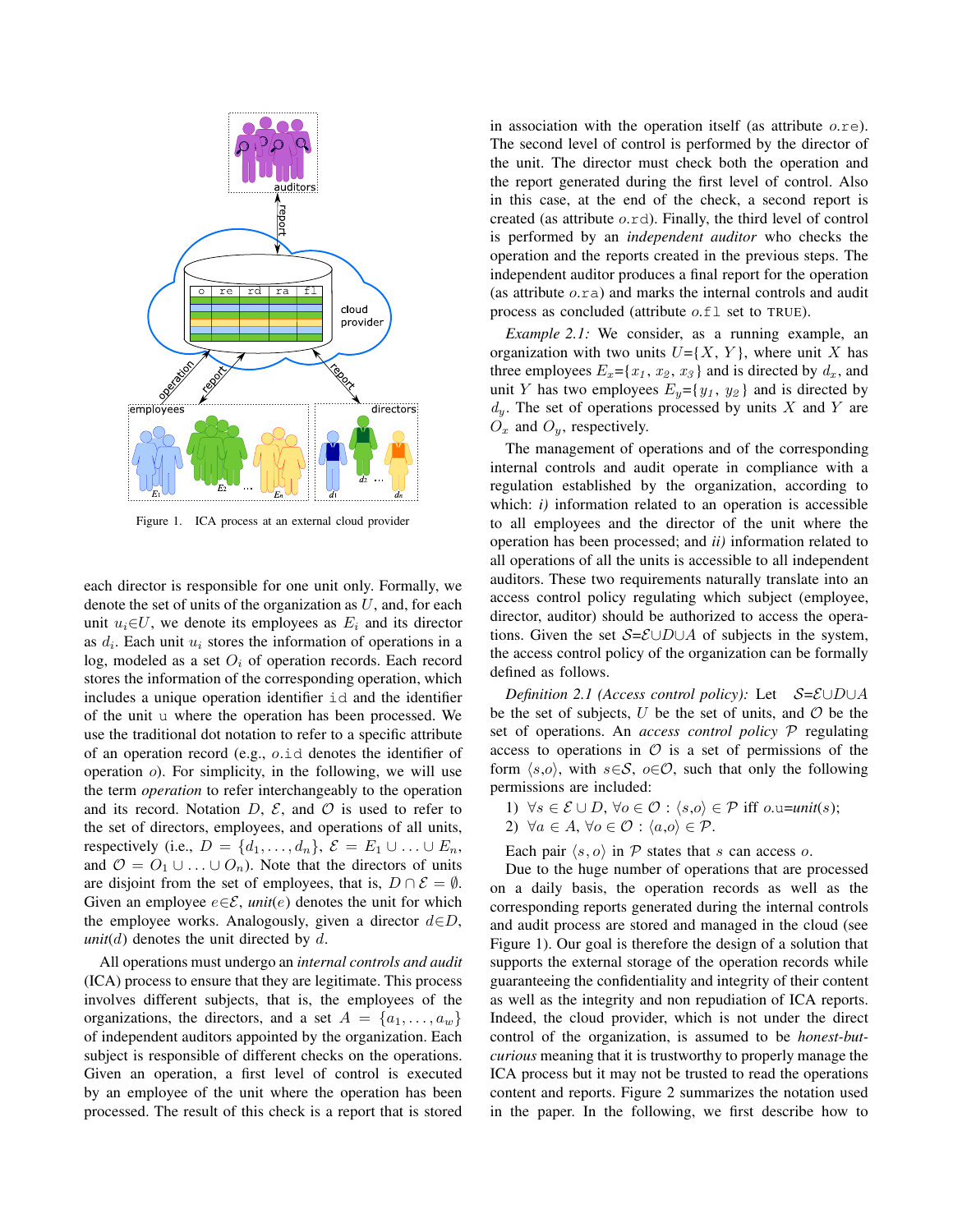|                                         | U                                                  | set of units                                    |  |  |  |  |  |  |
|-----------------------------------------|----------------------------------------------------|-------------------------------------------------|--|--|--|--|--|--|
|                                         | $\mathcal E$                                       | set of employees of the organization            |  |  |  |  |  |  |
|                                         | D<br>set of directors of the organization          |                                                 |  |  |  |  |  |  |
|                                         | $\overline{A}$                                     | set of independent auditors                     |  |  |  |  |  |  |
|                                         | $\mathcal{S}_{0}$                                  | set of subjects $(\mathcal{E} \cup D \cup A)$   |  |  |  |  |  |  |
|                                         | $\mathcal{O}$                                      | set of operations processed at the organization |  |  |  |  |  |  |
| $E_i$<br>set of employees of unit $u_i$ |                                                    |                                                 |  |  |  |  |  |  |
|                                         | $O_i$<br>set of operations processed at unit $u_i$ |                                                 |  |  |  |  |  |  |
|                                         | $u_i$                                              | unit $i$                                        |  |  |  |  |  |  |
|                                         | $d_i$                                              | director of unit $u_i$                          |  |  |  |  |  |  |
|                                         | unit(e)                                            | unit of employee $e \in \mathcal{E}$            |  |  |  |  |  |  |
|                                         | unit(d)                                            | unit of director $d \in D$                      |  |  |  |  |  |  |
|                                         | $0.\dot{1}\dot{d}$                                 | identifier of operation $o$                     |  |  |  |  |  |  |
|                                         | 0.0                                                | unit where operation $o$ has been processed     |  |  |  |  |  |  |
|                                         | $o$ .re                                            | employee report of operation $\sigma$           |  |  |  |  |  |  |
|                                         | o.rd                                               | director report of operation $o$                |  |  |  |  |  |  |
|                                         | o.ra                                               | auditor report of operation o                   |  |  |  |  |  |  |
|                                         | 0.fl                                               | flag of status of operation $o$                 |  |  |  |  |  |  |
|                                         | $\mathcal P$                                       | access control policy of the organization       |  |  |  |  |  |  |
|                                         |                                                    |                                                 |  |  |  |  |  |  |

Figure 2. Notation used in the paper

enforce the access control policy of the organization using selective encryption (Section III) and then shows how to enforce the ICA process (Section IV and Section V).

# III. STORAGE AND ACCESS CONTROL

Before moving the storage of the operations to the cloud, the record of each operation is encrypted to guarantee its confidentiality with respect to the cloud provider. Our solution enforces the access control policy of the organization over the encrypted operations externally stored leveraging the *selective encryption* technique (e.g., [2]). Basically, we encrypt different operations with different encryption keys and ensure that each subject can decrypt all and only the operations she is authorized to access. To do so without requiring the distribution of multiple keys to subjects, we organize keys in a hierarchical structure enabling a subject to derive from a single key (the one assigned to the subject) all, and only, the keys used for encrypting the operations that the subject is authorized to access (e.g., [3]). Each subject s with key  $k_s$  can then derive another key k through a public *token* computed as  $t = k \oplus h(k_s, l)$ , where h is a deterministic cryptographic function, ⊕ is the bitwise xor operator, and  $l$  is a publicly available label associated with key k. The derivation process can be direct or indirect, through a chain of tokens (i.e., key  $k$  can in turn be used to derive another key  $k'$ ). Intuitively, key derivation permits to assign a single key to each subject (employee, director, auditor), from which she can derive the encryption keys used to protect the operations that she is authorized to access. The access control policy  $P$  can then be translated into an *equivalent encryption policy* dictating the key used to encrypt each operation, the key released to each subject, and key derivation via tokens. Basically, each employee, director, and auditor has her own key. Also, since all operations processed at a specific unit can be accessed by the same set



Figure 3. Key derivation structure for Example 3.1

of subjects (i.e., the employees and the director of the unit as well as all auditors), they can be all encrypted with the same key. We can therefore associate a key with each unit and use it for encrypting all the operations processed at the unit. The employees and director of each unit must then be able to derive, from their own key, the key of the unit where they work. The auditors must instead be able to derive, from their own key, the keys of all the units. Formally, an encryption policy equivalent to the access control policy  $P$ of the organization is defined as follows.

*Definition 3.1 (Equivalent encryption policy):* Let P be the access control policy over the set  $U$  of units and the set  $S=\mathcal{E} \cup D \cup A$  of subjects, and  $\mathcal O$  be the set of operations. An *encryption policy* Π *equivalent* to P is a 7-uple  $\langle S, O, K, L, \phi_s, \phi_o, T \rangle$  where:

- 1)  $(K,\mathcal{L})$  is the set of keys and corresponding labels such that  $K=K_{\mathcal{S}}\cup K_{U}$ , with  $K_{\mathcal{S}}=\{k_{s}|\ s\in\mathcal{S}\}\$  and  $K_{U}=\{k_{u}|\ s\in\mathcal{S}\}$  $u \in U$ ;
- 2)  $\phi_s$ :  $S \rightarrow K_S$  is an injective function assigning a key and corresponding label to each subject;
- 3)  $\phi_{\mathcal{O}} : \mathcal{O} \to K_U$  is a function assigning a key and corresponding label to each operation such that  $\forall o', o'' \in O$ with  $o'$ .u= $o''$ .u,  $\phi_o(o') = \phi_o(o'')$ ;
- 4) T is the set of tokens defined over  $K$  and  $L$  such that:  $\forall \langle s, o\rangle \in \mathcal{P}, \ \phi_{\mathcal{S}}(s) \stackrel{T}{\longrightarrow} \phi_{\mathcal{O}}(o); \ \forall k_w \stackrel{T}{\longrightarrow} k_v, \text{ with } k_w \in$  $K_{\mathcal{S}}, k_{v} \in K_{U}, \ \forall o \in {\phi_{\mathcal{O}}}^{-1}(k_{v}), \ \langle {\phi_{\mathcal{S}}}^{-1}(k_{w}), o \rangle \in \mathcal{P}.$

Notation  $k' \stackrel{T}{\rightarrow} k''$  indicates that key  $k''$  is derivable from key  $k'$  through a (sequence of) token(s) in  $T$ . The above definition of equivalent encryption policy says that: there is a key for each subject and each unit, and all operations of the same unit u are encrypted with the same key  $k_u$  (1-3), and each subject s is associated with a key  $\phi_s(s)$  from which she can derive all and only the keys of the operations that s is authorized to access according to policy  $P(4)$ . Note that the definition does not say anything about how to create the tokens to guarantee policy equivalence. We can therefore adopt different strategies. Our solution consists in creating, for each unit  $u \in U$ , a token enabling the direct derivation of  $k_u$  from the key of each employee and director of u and from the key of each auditor. Each operation  $o \in \mathcal{O}$  is then encrypted with key  $k_u$ , thus ensuring the correct enforcement of conditions 3 and 4 of Definition 3.1.

*Example 3.1:* Figure 3 graphically illustrates the key derivation structure of our running example, obtained ac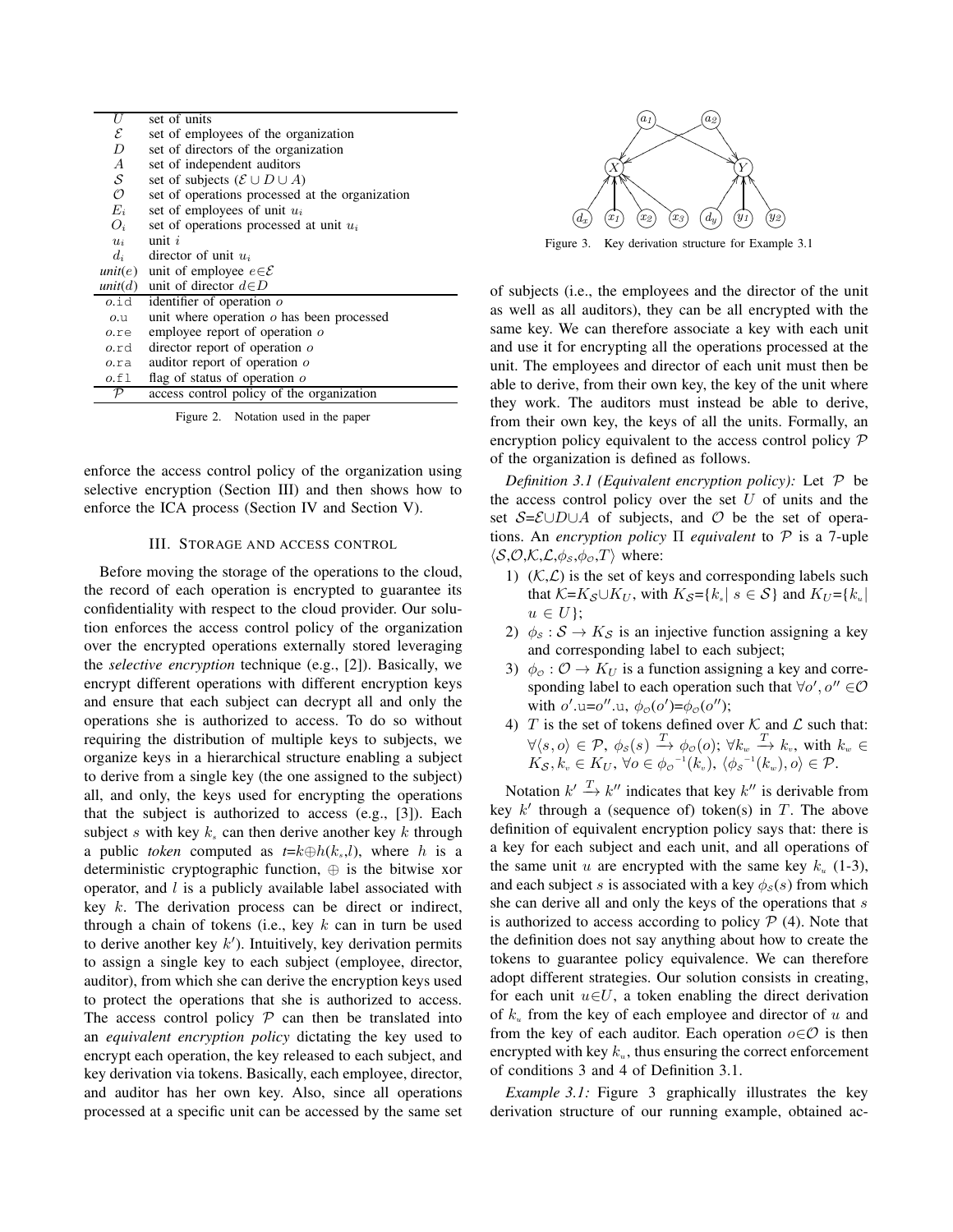cording to the above-mentioned approach. Each key is represented by a node and each token  $t_{i,j}$  enabling the derivation of  $k_j$  from  $k_i$  is represented by an edge  $(k_i, k_j)$ . For simplicity, in the figure we denote each key  $k_i$  with the subject/unit  $i$  to which it refers.

Note that each access by an authorized subject to an outsourced operation record requires a search across the set T of tokens (and labels  $\mathcal{L}$ ) that are publicly available and stored on the cloud provider.

## IV. ICA PROCESS IN THE CLOUD

Considering an operation  $o$  processed at unit  $u$ , the ICA process applied by our reference organization satisfies some requirements related to the management of the reports created after each ICA process phase. Such requirements can be summarized as follows.

R1) *Report generation.* The report of each ICA phase can be *generated* only by authorized subjects, namely:

 $R1.1$ ) the employee report  $r \in \text{can}$  be prepared only by an employee e of unit u (i.e.,  $\text{unit}(e)=u$ );

R1.2) the director report rd can be prepared only by the director d of unit u (i.e.,  $unit(d)=u$ ); and

R1.3) the audit report ra can be prepared only by an auditor  $a \in A$ .

R2) *Report update.* The report of each ICA phase can be *modified*:

R2.1) only by the subject who generated it; and

R2.2) only until the beginning of the subsequent phase.

R3) *Report integrity and accountability.* The report of each ICA phase should not be *tampered* with and *cannot be repudiated* by the subject who generated it, who is also responsible for its content.

In this section, we present our solution for the enforcement of these requirements when the operation records are encrypted and stored at an external cloud provider where no trusted monitor can directly enforce them.

### *A. Report generation*

When moving the storage of operation records to the cloud, the enforcement of requirement R1 is complicated by the absence of a trusted party to whom controls can be delegated. Indeed, the cloud provider is not trusted for authentication and policy enforcement. The idea is then to design a solution that, in cooperation with the cloud provider, exploits selective encryption for the enforcement of requirement R1. Intuitively, our solution consists in associating a secret, encrypted using selective encryption, with each report to regulate (write) access to it. The secret is a value generated together with the operation and encrypted with a key known only to the subjects authorized to generate the report and to the cloud provider. The encrypted secret is called *tag* and the cloud provider will accept a write/create operation on a report related to a given operation when the



Figure 4. Structure of outsourced operation record

requesting subject shows ability to decrypt the corresponding tag. Formally, a tag is defined as follows.

*Definition 4.1 (Tag):* A *tag* is the result of the encryption *Enc*( $\sigma$ , $k_{SP}$ ) of a secret  $\sigma$  with a key  $k_{SP}$  known to the subjects in  $S \subseteq \mathcal{E} \cup D \cup A$  and to the cloud provider P.

The secret  $\sigma$  used to compute a tag can be a randomly generated number. The proper enforcement of requirement R1 requires each operation to be associated with three different tags, one for each report, that must be encrypted with different keys shared by the cloud provider and the subjects authorized to generate the report. Formally, each operation  $o$  of unit  $u_i$  is associated with three tags computed as follows.

- tag\_e= $Enc(\sigma, k_{E_iP})$ , with  $k_{E_iP}$  a key known only to the employees  $E_i$  of unit  $u_i$  and to the cloud provider P, and  $\sigma$  the secret needed to create/write report re (R1.1).
- tag\_d= $Enc(\sigma', k_{d_iP})$ , with  $k_{d_iP}$  a key known only to the director  $d_i$  of unit  $u_i$  and to the cloud provider P, and  $\sigma'$  the secret needed to create/write report rd (R1.2).
- tag\_a= $Enc(\sigma'', k_{AP})$ , with  $k_{AP}$  a key known to the auditors A and to the cloud provider P, and  $\sigma''$  the secret needed to create/write report ra  $(R1.3)$ .

Figure 4 shows the structure of the outsourced records. As an example, operation  $o_x$  processed at unit X is associ-ated with tags tag\_e= $Enc(\sigma, k_{E_XP})$ , tag\_d= $Enc(\sigma', k_{d_xP})$ , and  $\text{tag}_a = Enc(\sigma'', k_{AP})$  enabling the employees of unit  $X$ , its director  $d_x$ , and all auditors to create/write report re, rd, and ra, respectively. Indeed, the cloud provider will permit to write report re (rd and ra, resp.) only to subjects demonstrating their ability to correctly decrypt tag\_e (tag\_d and tag\_a, resp.). Operatively, a subject (i.e., an employee  $e$ , director  $d$ , and auditor  $a$ , resp.) before performing a check on an operation has to first download the appropriate tag from the cloud provider (i.e., tag\_e, tag\_d, or tag\_a, resp.), decrypt it, and send the retrieved secret to the cloud provider. The cloud provider allows the subject to write the report only if the communicated secret corresponds to the secret that the provider retrieves decrypting the same tag (i.e., tag\_e, tag\_d, and tag\_a, resp.).

The key derivation structure illustrated in Section III is then extended with the keys necessary for the management of tags. In particular, the structure is extended by adding a node for the key  $k_P$  of the cloud provider and a node for each key  $k_{SP}$  shared by a subset  $S \subseteq S$  of subjects and the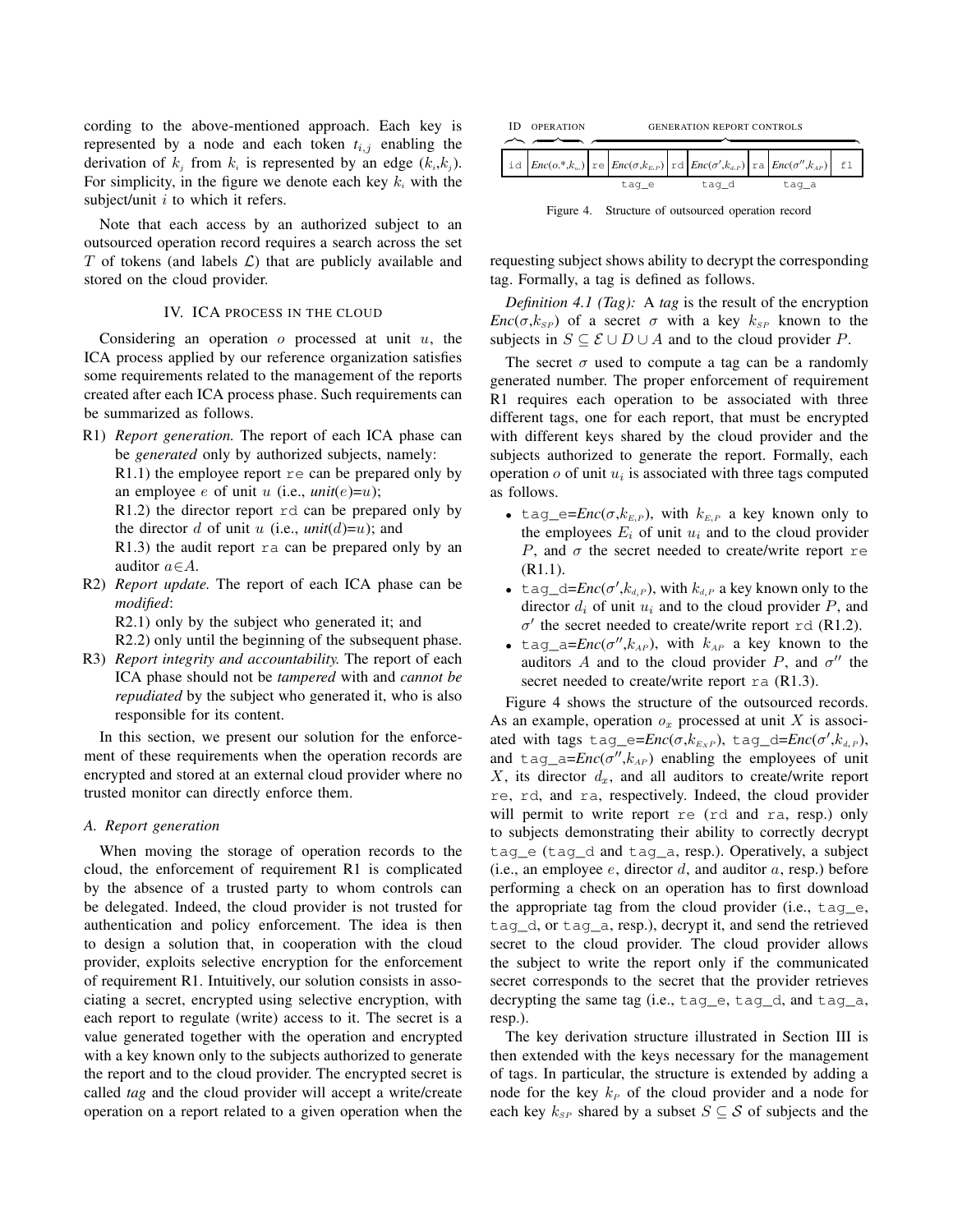

Figure 5. Extended key derivation structure for our running example

cloud provider. The cloud provider, as well as the authorized subjects, can derive these keys through a direct token from their own key. For instance, each employee  $e \in E_i$  working at unit  $u_i$  can derive key  $k_{E_iP}$  through a token from key  $k_e$ to key  $k_{E_iP}$ .

*Example 4.1:* Consider our running example and the key derivation structure in Figure 3. Figure 5 illustrates the extended key derivation structure, where nodes with a dotted circle represent keys shared with the cloud provider, and dotted edges represent the tokens added to the original key derivation structure for allowing authorized subjects and the cloud provider to derive the keys necessary to decrypt tags.

### *B. Report update*

Requirement R2 regulates who can update a report and until when. As an example, consider our running example and suppose that employee  $x_1$  checks operation  $o_x$  and then generates report  $o_x$  re. According to R2, only  $x_1$  can modify  $o_x$  re until director  $d_x$  begins the second level of control. As discussed in Section IV-A, tags represent an effective solution for regulating, in cooperation with the cloud provider, who can write reports. We then leverage tags to enforce also requirement R2 as described in the following.

*Restrict updates (R2.1).* Since a report can be generated/modified only by the subjects who can prove the knowledge of the corresponding secret  $(\sigma)$  in the tag (i.e., the subjects who can correctly decrypt the tag), updates to the report can be prevented by changing the secret and therefore the tag. In this way, only presenting the new secret a subject can modify the corresponding report. Note that the secret must be changed and encrypted with a key that only the subjects authorized to modify the report (and the cloud provider) know, to avoid that previously authorized subjects can present the old secret and obtain the access. We apply this idea to restrict updates to the employee and auditor reports (the director report can already be updated only by the director). Whenever an authorized subject  $s \in \mathcal{E} \cup A$  (i.e., an employee or auditor) starts the analysis of an operation o, the subject has to: *1*) generate a new secret  $\sigma'$ ; 2) create a new tag obtained encrypting the new secret with key  $k_{sP}$  shared with the cloud provider (*Enc*( $\sigma'$ ,  $k_{sP}$ )); *3*)

|                        | taq_e                                                             | taq_d                      | taq_a                            |             |
|------------------------|-------------------------------------------------------------------|----------------------------|----------------------------------|-------------|
|                        | ICA process $Enc(\sigma_1, k_{E_x P})$ $Enc(\sigma_2, k_{d_x P})$ |                            | $Enc(\sigma_3, k_{AP})$ FALSE    |             |
|                        | 1st start, $x_1$ <i>Enc</i> ( $\sigma_4$ , $k_{x_1}$ <i>P</i> )   | $Enc(\sigma_2, k_{d_x P})$ | $Enc(\sigma_3, k_{AP})$ FALSE    |             |
| 2nd start, $d_x$ dummy |                                                                   | $Enc(\sigma_2, k_{d,p})$   | $Enc(\sigma_3, k_{AP})$ FALSE    |             |
| 3rd start, $a_1$ dummy |                                                                   | dummy                      | $Enc(\sigma_5, k_{a_f P})$ FALSE |             |
| 3rd end, $a_1$ dummy   |                                                                   | dummy                      | dummy                            | <b>TRUE</b> |

Figure 6. An example of evolution of tags for operation  $o_x$ 

overwrite the old tag (i.e., o.tag\_e or o.tag\_a, depending on whether  $s$  is an employee or an auditor) with the new one. Since the new secret  $\sigma'$  is encrypted with key  $k_{sP}$ , only subject s can prove to the cloud provider the knowledge of  $\sigma'$ , thus blocking the possible attempts by previously authorized subjects (i.e., the employees of the same unit as s and all the auditors) to modify the report. The new keys needed to encrypt the new secrets (i.e.,  $\forall s \in \mathcal{E} \cup A$ , key  $k_{s}$ ) are derivable by the authorized subjects (i.e., each subject  $s \in \mathcal{E} \cup A$ ) and by the cloud provider through tokens added to the key derivation structure and that start from the key of the authorized subjects and from the key of the provider.

*Prevent updates (R2.2).* A subject who has generated a report can modify it until the subsequent control phase, that is, when a director or auditor starts a control, the subject who has created the report in the previous phase (i.e., an employee or director, resp.) should not be able to update it anymore. To prevent such updates, it is sufficient to substitute the tag of the previous phase with a dummy content that cannot be decrypted. In this way, since the tag cannot be decrypted, the provider as well as any subject cannot retrieve the secret and then nobody is authorized to update the report. Note that also when an auditor terminates her control, the corresponding tag  $\text{tag}_a$  is overwritten with a dummy content. Furthermore, the auditor sets attribute  $f \perp$ to TRUE. When attribute fl is TRUE the ICA process on the corresponding operation is considered concluded and the cloud provider does not accept any write operation on any reports.

*Example 4.2:* Consider operation  $o_x$  of unit X of our running example. Figure 6 illustrates the evolution of tag\_e, tag\_d, and tag\_a to satisfy requirement R2, assuming that  $x_1$ ,  $d_x$ , and  $a_1$  perform the first, second, and third level of control, respectively. In the figure, updates to tags are in black, while unchanged tags are in gray. Note that, while any employee in  $E_x$  can start the first level of control, since they can all retrieve  $\sigma_1$  from tag e, when  $x_1$  starts the first level of control,  $x_2$  and  $x_3$  cannot modify re since they cannot decrypt  $\text{tag}_e$  (they do not know  $k_{x_1P}$ ) and  $\sigma_1$ is no more accepted by the provider. Similarly, when tag\_e is set to dummy by the director, also  $x_1$  cannot modify re. Figure 7 illustrates the key derivation structure in Figure 5, extended with the keys necessary to manage tags for the enforcement of requirement R2.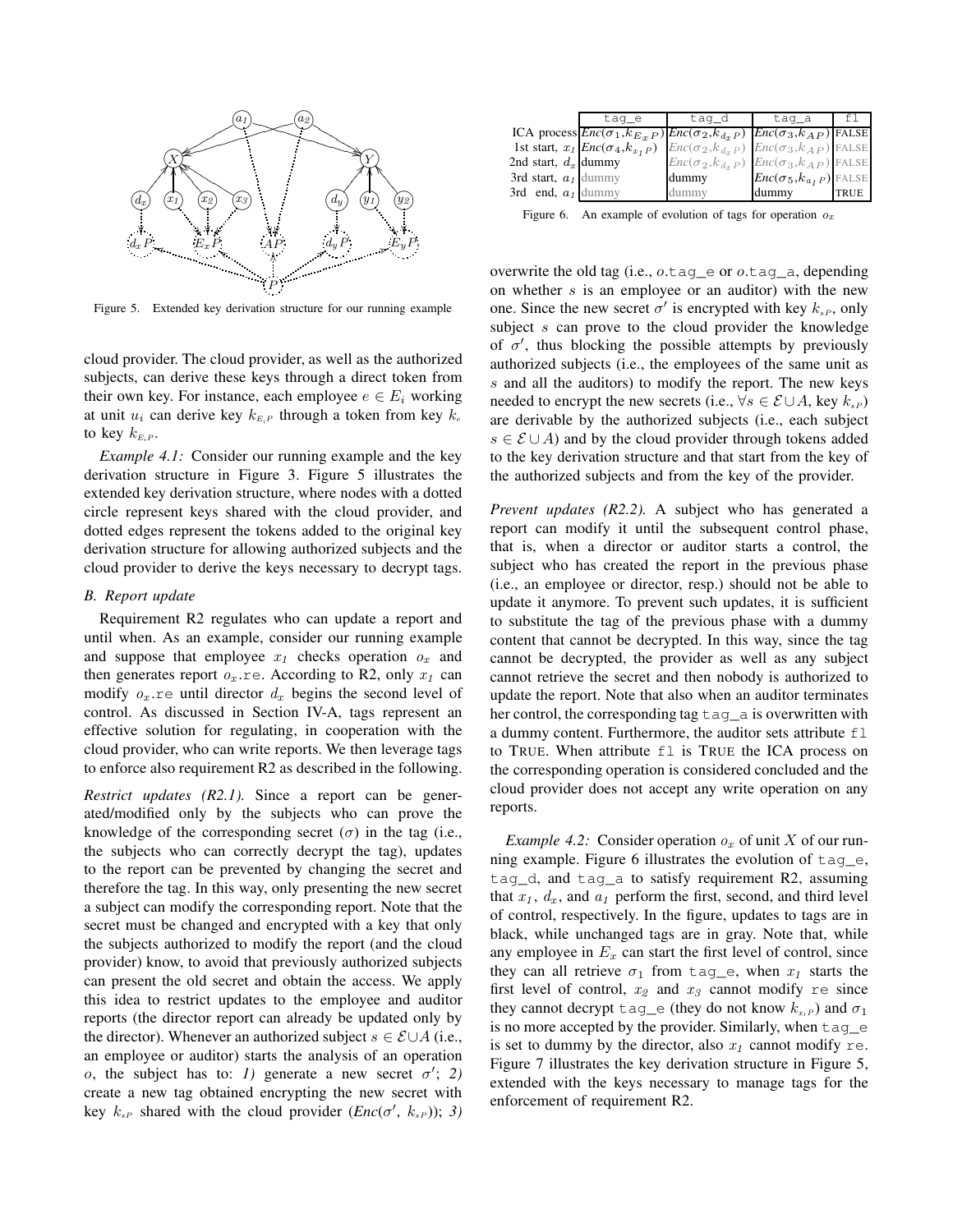

Figure 7. Extended key derivation structure for our running example, with keys for tags evolution

# *C. Report integrity and accountability*

Requirement R3 has the objective to verify that all subjects involved in the ICA process as well as the cloud provider behave properly. In particular, it aims at ensuring that modifications to reports have been produced only by authorized subjects. If all subjects behave as discussed in the previous sections and the cloud provider performs the correct control on tags, the integrity of operations and reports is automatically guaranteed. However, since unauthorized updates to reports cannot be prevented, we adopt a signaturebased approach that allows the detection of possible tampering of operations and reports. Each subject has a pair  $\langle ks, kp \rangle$  of secret and public keys and uses her secret key to sign the reports she generates. This guarantees that any tampering to an operation or to its reports can be immediately detected by any subject knowing the public key kp of the subject who generated the report. Also, by signing a report, the subject who generated the report cannot repudiate it. Concretely, given a hash function  $h$ , each operation record is associated with the following three signatures, one for each subject involved in the three controls of the ICA process.

- se= $Sign(h(o.*||re), ks_e)$ , with  $o.*$  the set of all attributes in  $o$  and  $e$  the employee who generated report re.
- sd= $Sign(h(\leq ||rd), ks_d)$ , with d the director who generated report rd.
- sa= $Sign(h(\text{sd}||\text{ra}), ks_a)$ , with a the auditor who generated report ra.

Figure 8(a) illustrates the structure of the portion of the outsourced records that includes the three signatures. Each signature guarantees the integrity of the corresponding report and makes the subject who produced the report accountable for its content. Since the public keys used to generate se, sd, and sa are publicly available, all subjects in the system and the cloud provider can verify the signatures and detect tampering of reports and operations. Note that the signature produced at the end of a phase of the ICA process is applied on the digest of the concatenation of the report produced



Figure 8. Signatures in the outsourced operation record (a) and their layered structure (b)

in that phase and the signature computed at the end of the previous phase (with the operation content, for the employee report). By signing the signature computed in the previous phase, the subject implicitly confirms that she has verified such signature before starting her control. Figure 8(b) shows the layered organization of the signatures. Note that this layered structure, which starts with the signature of an employee computed over the operation content together with the employee report, ensures the correct association of each operation with its reports. For instance, if a malicious subject copies the content of  $o_i$  re into  $o_j$  re, signature  $o_j$  se would signal the inconsistency of the report content.

*Example 4.3:* With respect to Example 4.2, when employee  $x_1$  has generated report re, she signs  $o_x$  concatenated with re, using her secret key  $ks_{x_1}$ . Director  $d_x$  can then verify se with key  $kp_{x_1}$ , generate report rd, and sign the concatenation of se and rd with her secret key  $ks_{d_x}$ . Similarly, auditor  $a_1$  can verify sd with  $kp_{d_x}$ . When the auditor generates report ra, she signs the concatenation of sd and ra with her secret key  $ks_{a_1}$ .

#### V. OPERATION GENERATION AND CONTROL

We describe the functions (Figure 9) implementing the solutions described in the previous sections for the storage of operations and the enforcement of the ICA process.

*Generation.* Each operation is generated by an employee working at a unit  $u_i \in U$ . The operation record is encrypted with the key  $k_{u}$  of the unit (line 1). The encrypted record is also associated with a unique identifier (line 2) and with the tags regulating the generation of reports (lines 3–6). While tag tag\_e can be generated by any employee of the unit, tag\_d and tag\_a can be generated only by the director of the unit and by auditors, respectively. To avoid requesting continuous online presence of directors and auditors, we assume that the director of the unit and auditors generate a pool of tags in advance (sets  $\text{DirTags}_{u_i}$  and  $\text{AutTags},$ resp.). When an operation is generated, it is associated with tags extracted from these sets. Reports and signatures for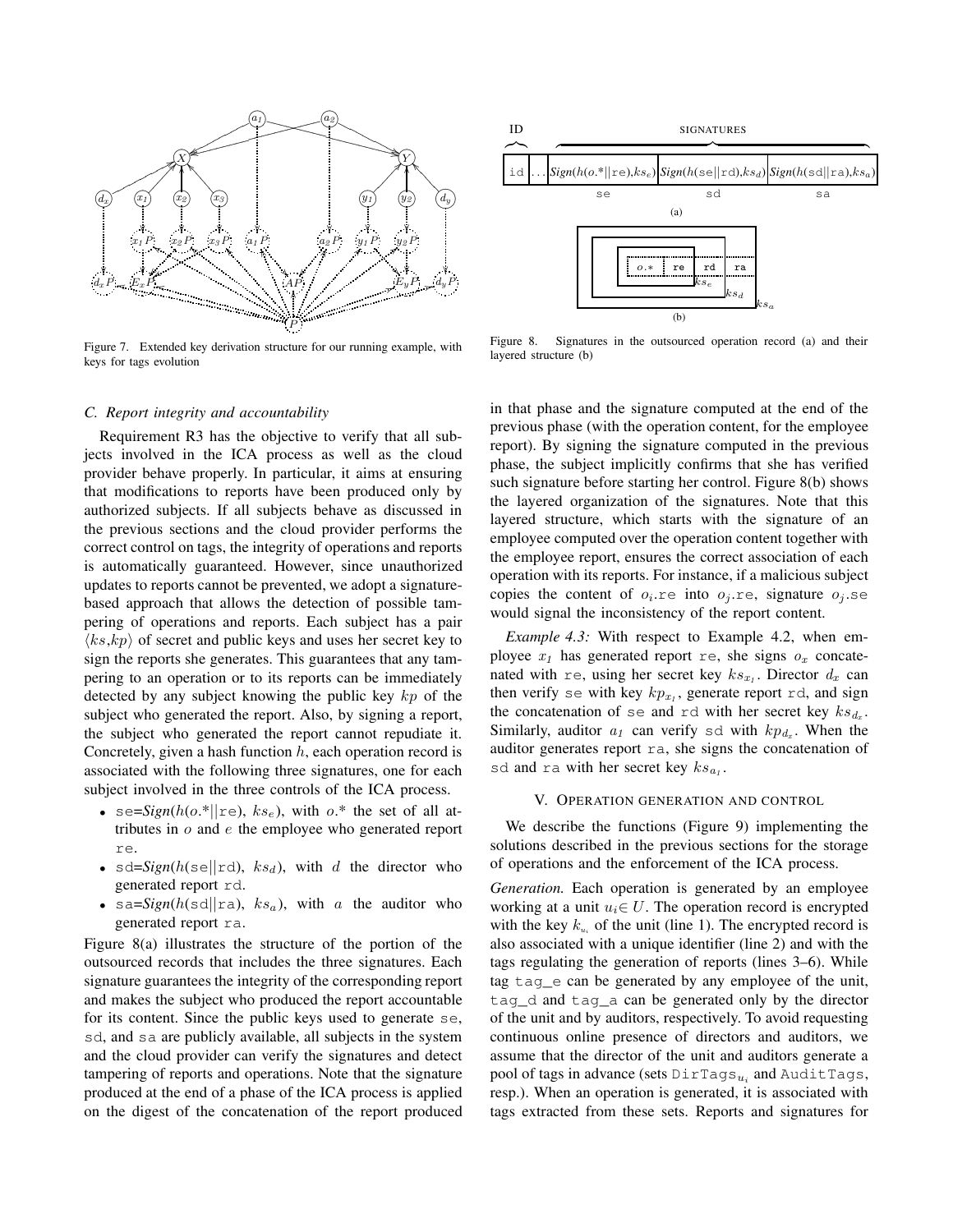OPERATION MANAGEMENT

Generate\_Encrypted\_Operation( $o$ ) @  $u_i$ 1:  $o^k$  enc := *Enc*( $o^*$ ,  $k_{u_i}$ ) 2:  $o^k$ .id := generate an identifier 3: randomly generate  $\sigma_1$ 4:  $o^k$ .tag\_e :=  $Enc(\sigma_1, k_{E_iP})$ 5:  $o^k$ .tag\_d := **ExtractTag**(DirTags $_{u_i}$ ) /\* tags for director of  $u_i$  \*/ 6:  $o^k$ .tag\_a := **ExtractTag**(AuditTags) /\* tags for auditors \*/ 7:  $o^k$ .re :=  $o^k$ .rd :=  $o^k$ .ra := NULL 8:  $o^k$ .se :=  $o^k$ .sd :=  $o^k$ .sa := NULL 9:  $o^k$ .fl := FALSE 10: upload  $o^k$  on the cloud provider First\_Level\_Control(id)  $@ e \in E_i$ 1:  $o^k$  := download o with identifier id from the provider 2:  $\sigma_1 := Dec(o^k.\texttt{tag\_e}, k_{E_iP})$ 3: if Verify(id, 1,  $\sigma_1$ ,  $E_i$ )=TRUE then randomly generate  $\sigma_4$ 5:  $o^k$ .tag\_e :=  $Enc(\sigma_4, k_{eP})$ 6: upload  $o^k$  on the cloud provider 7:  $o := Dec(o^k.\text{enc}, k_{u_i})$ 8: *report* := generate the report for o 9:  $o^k$ .re := *Enc*(*report*,  $k_{u_i}$ ) 10:  $o^k$ .se :=  $Sign(h(o.*||report), ks_e)$ 11: upload  $o^k$  on the cloud provider Second\_Level\_Control(id) @  $d_i$ 1:  $o^k$  := download o with identifier id from the provider 2:  $\sigma_2 := Dec(o^k.\texttt{tag\_d}, k_{d_iP})$ 3: if Verify(id, 2,  $\sigma_2$ , {d<sub>i</sub>})=TRUE then 4:  $o^k$ .tag\_e := dummy  $\mathfrak{s}$ : upload  $o^k$  on the cloud provider 6:  $o := Dec(o^k.\text{enc}, k_{u_i})$ 7:  $o.\text{re} := Dec(o^k.\text{re}, k_{u_i})$ 8: if Verify\_Signature( $o^k$ .se,  $h(o.*||o.re)$ ,  $kp_e$ ) then  $report := generate the report for  $o$$ 10: else *report* := not passed 11:  $o^k$ .rd := *Enc*(*report*,  $k_{u_i}$ ) 12:  $o^k$ .sd :=  $Sign(h(o^k \text{.se}|| \text{report}), \text{ks}_{d_i})$ 13: upload  $o^k$  on the cloud provider Third\_Level\_Control(id) @  $a$ 1:  $o^k$  := download o with identifier id from the provider 2:  $\sigma_3 := Dec(o^k.\texttt{tag\_a}, k_{AP})$ 3: if Verify(id, 3,  $\sigma_3$ , A)=TRUE then randomly generate  $\sigma_5$ 5:  $o^k$ .tag\_a :=  $Enc(\sigma_5, k_{aP})$ 6:  $o^k$ .tag\_d := dummy  $\eta$ : upload  $o^k$  on the cloud provider 8:  $o := Dec(o^k.\text{enc}, k_{u_i})$ 9:  $o.\text{re} := Dec(o^k.\text{re}, k_{u_i})$ 10:  $o.\text{rd} := Dec(o^k.\text{rd}, k_{u_i})$ 11: **if Verify\_Signature**( $o^k$ .sd,  $h(o^k$ .se|| $o$ .rd),  $kp_{d_i}$ ) then  $12:$  *report* := generate the report for  $o$ 13: else *report* := not passed 14:  $o^k$ .ra := *Enc*(*report*,  $k_{u_i}$ )  $15:$  $k$ .sa :=  $Sign(h(o^k \text{.sd}||report), ks_a)$ 16:  $o^k$ .tag\_a := dummy 17:  $o^k$ .fl := TRUE 18: upload  $o^k$  on the cloud provider **Verify**(id, *phase*,  $\sigma$ , *X*) @ *P* 1: let  $o^k$  be the operation with  $o^k$  id=id 2: case *phase* of 3: 1:  $\textit{proof} := \textit{Dec}(o^k.\texttt{tag\_e}, k_{XP})$ 4: 2:  $\textit{proof} := \textit{Dec}(o^k.\texttt{tag\_d}, k_{XP})$ 5: 3:  $\textit{proof} := \textit{Dec}(o^k.\texttt{tag\_a}, k_{XP})$ if *σ*=*proof* then return(TRUE)

return(FALSE)

Figure 9. Pseudocode of operation generation and ICA process

the generated operation are set to NULL, while fl is set to FALSE (lines 7–9). When all information about the operation has been set, the record is uploaded on the cloud provider (line 10).

*First level control.* When employee *e* performs the first control on operation o, she first needs to prove to the cloud provider her ability to decrypt  $\tan \theta$  (lines 1–3). The employee then overwrites tag\_e with a tag that other employees cannot decrypt (lines 4–6). Note that the update to tag\_e is immediately uploaded on the server. The employee then decrypts the operation record, performs the control, and generates the corresponding report (lines 7-8). She encrypts the report using the key of the unit  $k_u$  and computes signature se (lines 9–10). Finally, the operation record is uploaded on the cloud provider (line 11).

*Second level control.* When the unit director  $d_i$  needs to control operation  $o$ , she first decrypts  $\text{tag}_d$  to demonstrate to the cloud provider that she is entitled to generate the report (lines 1–3). The director then nullifies  $\text{tag}_e$  (lines 4–5). She decrypts the operation record and report re, verifies signature se, and performs the control (lines 6-10). The director encrypts her report with the key of the unit  $k_u$  and computes signature sd (lines 11–12). Finally, the operation record is uploaded on the cloud provider (line 13).

*Third level control.* When auditor a controls operation o, she first decrypts  $\text{tag}_a$  to demonstrate that she is authorized to perform the control (lines 1–3). The auditor then overwrites tag\_a with a tag that other auditors cannot decrypt, and nullifies tag\_d (lines 4–7). She decrypts the operation record and the reports of the first two controls, re and rd, and verifies signature sd (lines 8-11). The auditor generates her report, encrypts it with  $k_{u_i}$ , and computes sa (lines 12– 15). The auditor finally nullifies tag\_a, sets fl to TRUE (lines 16–17), and the operation record is uploaded on the cloud provider (line 18).

Note that when one of the controls of an operation fails, the record associated with the operation is not deleted. The unit is alerted and further controls are put in place at the organization level, generating a new report for the operation.

*Example 5.1:* Figure 10 illustrates the evolution of the record of operation  $o_x$  of our running example. The table has a column for each generation report control and signature attribute, and a row for each ICA phase. We assume that  $o_x$ is verified by employee  $x_1$ , director  $d_x$ , and auditor  $a_1$ .

# VI. RELATED WORK

The problem of moving data storage and management to the cloud has been widely studied. Since cloud providers are not necessarily trusted, data confidentiality, integrity, and availability are possibly at risk when outsourcing data [1]. Several efforts have been then devoted to the definition of approaches enabling the effective and efficient evaluation of computations and queries directly over encrypted data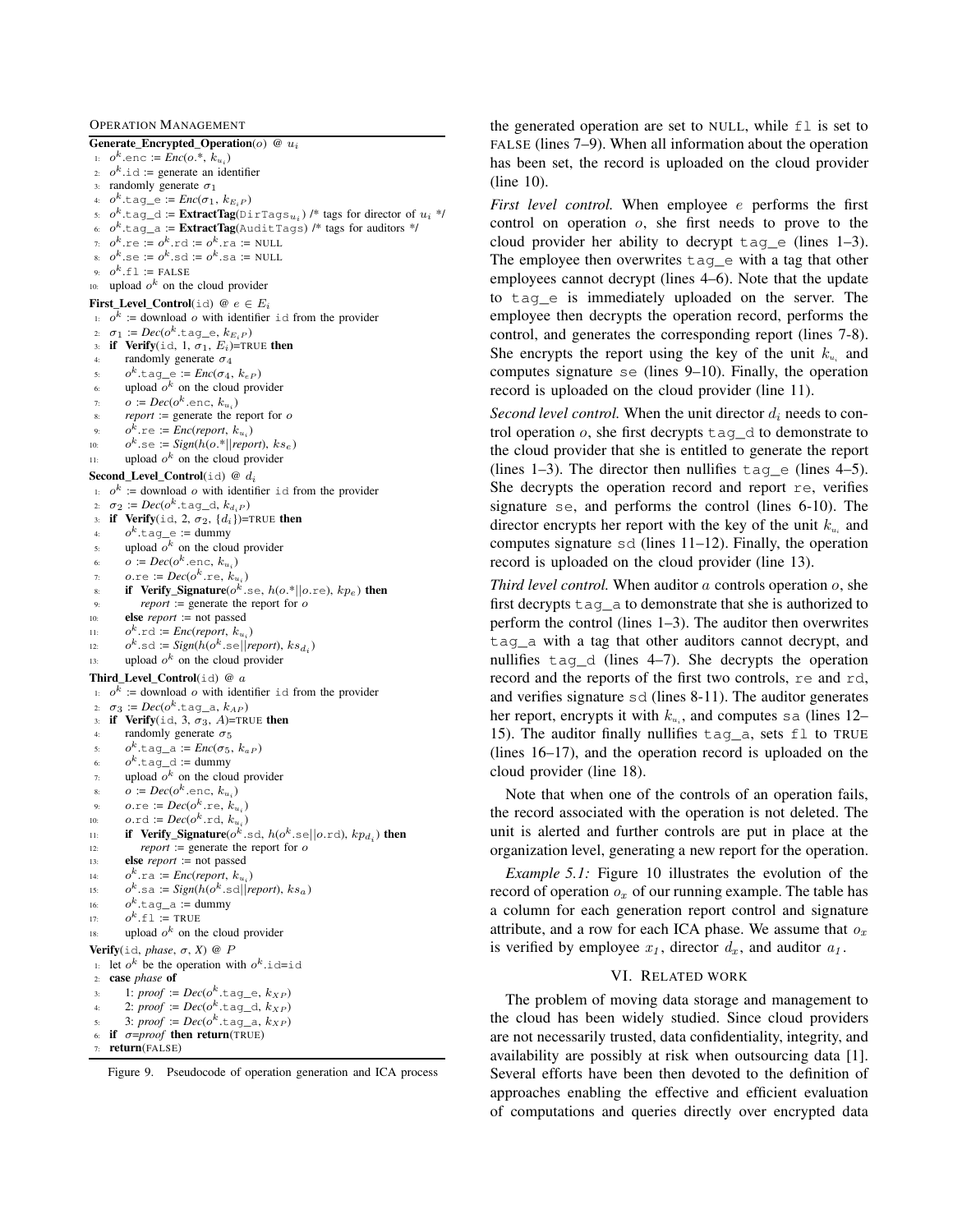|                       | re                                             | tag e                                                                              |                             | taq_d                                              | ra                          | taq_a                              | <sub>se</sub>                                                                                     | <b>sd</b>   | sa                                                                                                       |
|-----------------------|------------------------------------------------|------------------------------------------------------------------------------------|-----------------------------|----------------------------------------------------|-----------------------------|------------------------------------|---------------------------------------------------------------------------------------------------|-------------|----------------------------------------------------------------------------------------------------------|
| ICA process NULL      |                                                | $Enc(\sigma_1, k_{E_TP})$ NULL                                                     |                             | $Enc(\sigma_2, k_{d,p})$ NULL                      |                             | $Enc(\sigma_3, k_{AP})$ FALSE NULL |                                                                                                   | <b>NULL</b> | <b>NULL</b>                                                                                              |
| 1st start, $x_1$ NULL |                                                | $Enc(\sigma_4, k_{x,P})$ NULL                                                      |                             | $Enc(\sigma_2, k_{d,p})$ NULL                      |                             | $Enc(\sigma_3, k_{AP})$ FALSE NULL |                                                                                                   | <b>NULL</b> | <b>NULL</b>                                                                                              |
|                       |                                                | 1st end, $x_1$ <i>Enc</i> (re, $k_X$ ) <i>Enc</i> ( $\sigma_4$ , $k_{x_1P}$ ) NULL |                             | $Enc(\sigma_2, k_{d_TP})$ NULL                     |                             |                                    | $Enc(\sigma_3, k_{AP})$ FALSE $Sign(h(o_x    re), ks_{x_1})$ NULL                                 |             | <b>NULL</b>                                                                                              |
|                       | 2nd start, $d_x$ <i>Enc</i> (re, $k_x$ ) dummy |                                                                                    | NULL                        | $Enc(\sigma_2, k_{d,p})$ NULL                      |                             |                                    | $Enc(\sigma_3, k_{AP})$ FALSE $Sign(h(o_x    re), ks_{x_1})$ NULL                                 |             | <b>NULL</b>                                                                                              |
|                       | 2nd end, $d_x$ <i>Enc</i> (re, $k_x$ ) dummy   |                                                                                    |                             | $Enc(\text{rd}, k_X) Enc(\sigma_2, k_{d_xP})$ NULL |                             |                                    | $Enc(\sigma_3, k_{AP})$ FALSE $Sign(h(o_x    re), ks_{x_1})$ $Sign(h(se    rel), ks_{dx})$ NULL   |             |                                                                                                          |
|                       | 3rd start, $a_1$ <i>Enc</i> (re, $k_X$ ) dummy |                                                                                    | $Enc(\text{rd}, k_X)$ dummy |                                                    | <b>NULL</b>                 |                                    | $Enc(\sigma_5, k_{a_1P})$ FALSE $Sign(h(o_x    re), ks_{x_1})$ $Sign(h(se    rd), ks_{d_x})$ NULL |             |                                                                                                          |
|                       | 3rd end, $a_1$ <i>Enc</i> (re, $k_X$ ) dummy   |                                                                                    | $Enc(\text{rd}, k_X)$ dummy |                                                    | $Enc(\text{ra}, k_X)$ dummy |                                    |                                                                                                   |             | TRUE $Sign(h(o_x    re), ks_x)$ Sign(h(se  rd),ks <sub>dx</sub> ) <b>Sign(h(sd  ra),ks<sub>at</sub>)</b> |

Figure 10. An example of evolution of the tags, reports, and signatures for operation  $o_x$ 

(e.g., [4], [5], [6]) and providing integrity of their results (e.g., [7], [8], [9]). For enforcing access control, researchers have investigated approaches that rely on attribute-based encryption based on public keys (e.g., [10], [11], [12], [13], [14]) and selective encryption based on hierarchically organized symmetric keys (e.g., [2], [15], [16]). Attribute-Based Encryption (ABE) regulates access to resources according to access control policies that are defined on attributes associated with every user's secret key and on an access structure associated with every resource (or vice versa). A user can access a resource when her attributes match the access structure associated with the resource (or vice versa). Selective encryption techniques translate the authorization policy regulating access to resources into an equivalent encryption policy. Each resource is then encrypted with a different key that only authorized users can derive from their own secret key. The management of policy updates is complicated when using both ABE and selective encryption and solutions for both techniques have been proposed (e.g., [17],  $[18]$ .

Most of the current solutions for access control enforcement in cloud scenarios mainly focus on the restriction of read operations over sensitive data. A few works have addressed the problem of enforcing restrictions on write operations, which are usually assumed to be an exclusive privilege of the data owner. Similarly to read restrictions, also the proposals aimed at enforcing write restrictions rely on ABE (e.g., [19]) or on selective encryption and key derivation (e.g., [20]). The first class of techniques are based on the combination of ABE with Attribute-Based Signature (ABS), while the second class of techniques rely on digital signatures and/or on HMAC functions.

# VII. CONCLUSIONS

We have presented an approach enabling organizations to securely rely on cloud-based solutions for supporting corporate governance's internal controls and audit functions. By leveraging selective encryption and tags, our approach guarantees confidentiality and integrity of data subjects to audit as well as on controls on them, without requiring trust in the cloud provider. Only authorized parties will be able to access data and perform control functions, also being accountable for them. All parties involved in the ICA process, as well as the organization, will be able to assess integrity of the data and function execution, hence detecting possible misbehavior of the provider itself. Our work leaves space for extensions such as the management of conflict of interests in the enforcement of controls and the support for delegation.

#### ACKNOWLEDGMENTS

The authors would like to thank Luca Saccagi for discussions on the problem. This work was supported in part by the EC under grant agreement 825333 (MOSAICrOWN) and the Italian MIUR under PRIN project HOPE.

#### **REFERENCES**

- [1] P. Samarati and S. De Capitani di Vimercati, "Cloud security: Issues and concerns," in *Encyclopedia on Cloud Computing*, S. Murugesan and I. Bojanova, Eds. Wiley, 2015.
- [2] S. De Capitani di Vimercati, S. Foresti, S. Jajodia, S. Paraboschi, and P. Samarati, "Encryption policies for regulating access to outsourced data," *ACM TODS*, vol. 35, no. 2, pp. 12:1–12:46, Apr. 2010.
- [3] M. Atallah, M. Blanton, N. Fazio, and K. Frikken, "Dynamic and efficient key management for access hierarchies," *ACM TISSEC*, vol. 12, no. 3, pp. 18:1–18:43, Jan. 2009.
- [4] S. De Capitani di Vimercati, S. Foresti, G. Livraga, and P. Samarati, "Practical techniques building on encryption for protecting and managing data in the cloud," in *The New Codebreakers: Essays Dedicated to David Kahn on the Occasion of His 85th Birthday*, P. Ryan, D. Naccache, and J.-J. Quisquater, Eds. Springer, 2016.
- [5] H. Hacigümüs, B. Iyer, S. Mehrotra, and C. Li, "Executing SQL over encrypted data in the database-service-provider model," in *Proc. of SIGMOD*, Madison, WI, USA, Jun. 2002.
- [6] R. Popa, C. Redfield, N. Zeldovich, and H. Balakrishnan, "CryptDB: Protecting confidentiality with encrypted query processing," in *Proc. of SOSP*, Cascais, Portugal, Oct. 2011.
- [7] S. De Capitani di Vimercati, S. Foresti, S. Jajodia, S. Paraboschi, and P. Samarati, "Integrity for join queries in the cloud," *IEEE TCC*, vol. 1, no. 2, pp. 187–200, Jul.-Dec. 2013.
- [8] R. Merkle, "A certified digital signature," in *Proc. of CRYPTO*, Santa Barbara, CA, USA, Aug. 1989.
- [9] B. Zhang, B. Dong, and H. Wang, "CorrectMR: Authentication of distributed SQL execution on MapReduce," *IEEE TKDE*, 2019, preprint.
- [10] A. Sahai and B. Waters, "Fuzzy identity-based encryption," in *Proc. of EUROCRYPT*, Aarhus, Denmark, May 2005.